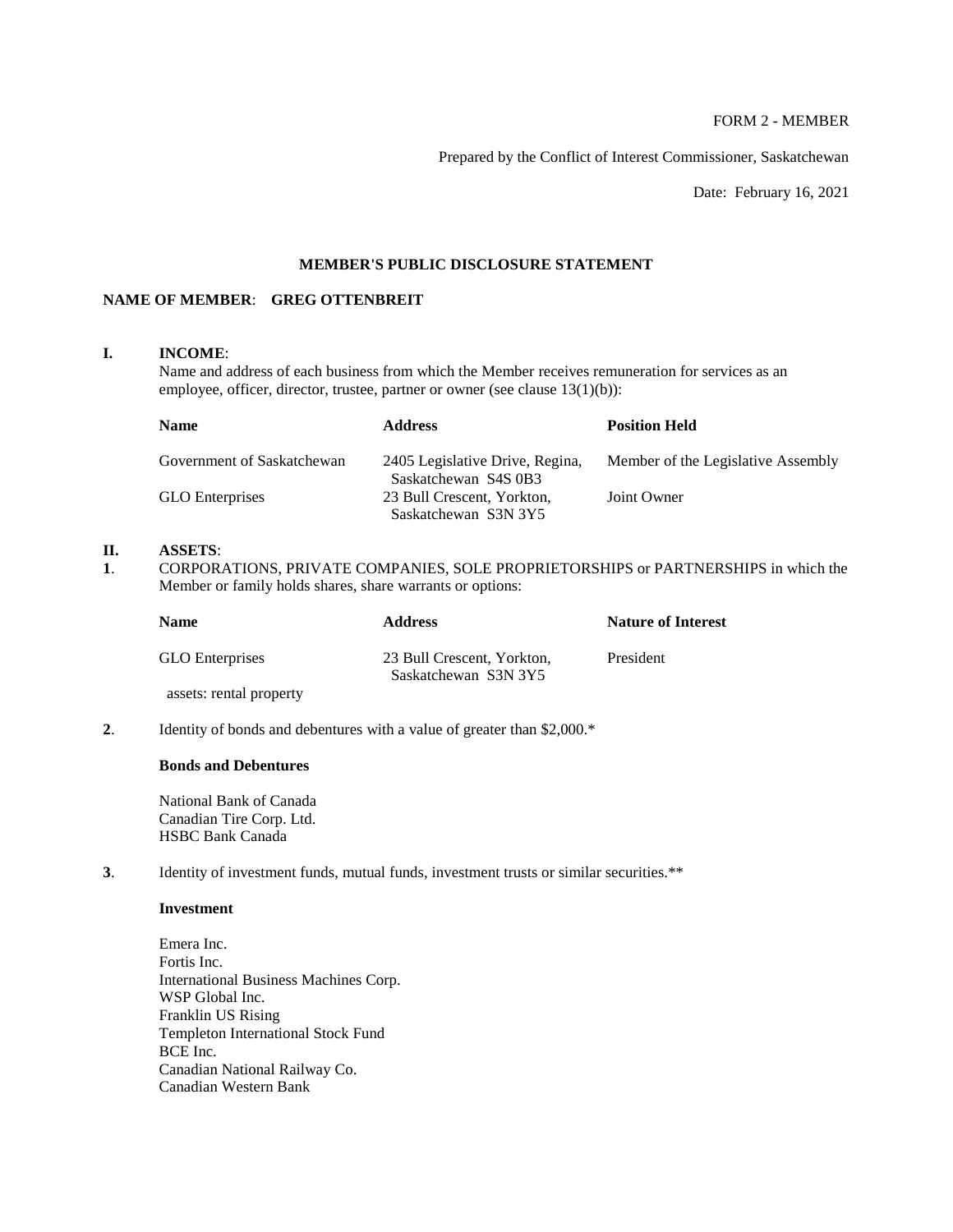Identity of investment funds, mutual funds, investment trusts or similar securities. (continued)

#### **Investment**

Enbridge Inc. Granite Real Estate Investment Trust Nutrien Ltd. Royal Bank of Canada Suncor Energy Inc. TC Energy Corp. Toronto-Dominion Bank AGF Strategic Income Fund BP PLC Coca Cola Company Duke Energy Corp. Home Depot Inc. Johnson & Johnson Medtronic PLC Com Mosaic Company Proctor & Gamble Co.

**4**. Municipal address or legal description of any real property, inside or outside Saskatchewan, that the Member has any interest in or title or right to:

#### **Address or Legal Description Nature of Interest**

33 Foster Street, Yorkton, Saskatchewan Joint Owner (through GLO Enterprises Ltd.) 56 South Front Street, Yorkton, Saskatchewan Joint Owner (through GLO Enterprises Ltd.) Personal Recreational Property **Figure 10** Joint Owner Personal Residence Joint Owner Personal Residence Joint Owner 157 Laurier Avenue, Yorkton, Saskatchewan Joint Owner (personal property rental) Lot 6, Blk 2, Plan 102096187, NW 26-25-03 W 2<sup>nd</sup> Joint Owner Lot G, Blk M, Plan 94Y07119, SW 23-26-04 W 2<sup>nd</sup> Joint Owner

# **III. GOVERNMENT CONTRACTS**

Identity and extent of the Member's participation in any Government contract as defined in Section 15 of *The Members' Conflict of Interest Act*:

#### **Description of Contract Nature of Interest**

NONE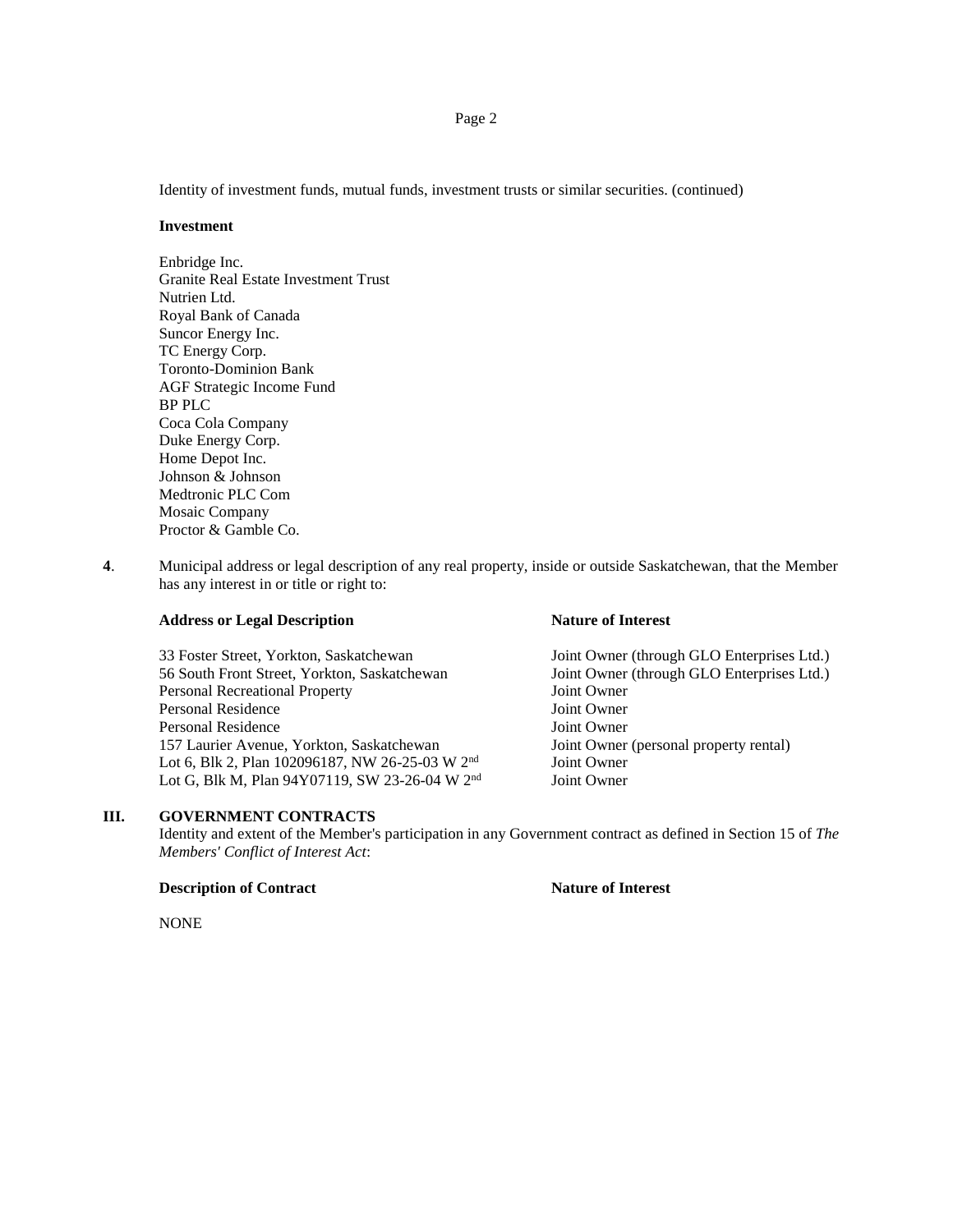| IV.<br><b>GIFTS AND BENEFITS:</b><br>Identity and the extent of any gift or personal benefit received by the Member and mentioned in a disclosure<br>statement filed pursuant to subsection 7(3) of The Members' Conflict of Interest Act: |                                                    |                                                     |                                                                                                        |
|--------------------------------------------------------------------------------------------------------------------------------------------------------------------------------------------------------------------------------------------|----------------------------------------------------|-----------------------------------------------------|--------------------------------------------------------------------------------------------------------|
|                                                                                                                                                                                                                                            | <b>Identity</b>                                    |                                                     | <b>Extent</b>                                                                                          |
|                                                                                                                                                                                                                                            | City of Regina: parking permit                     |                                                     | \$100                                                                                                  |
| V.                                                                                                                                                                                                                                         | <b>OTHER</b>                                       |                                                     |                                                                                                        |
| 1.<br>The identity of any grant or subsidy from the Crown that was received by the Member or any other business<br>listed in paragraph $II(1)$ ***.                                                                                        |                                                    |                                                     |                                                                                                        |
|                                                                                                                                                                                                                                            | <b>Identity</b>                                    |                                                     | <b>Extent</b>                                                                                          |
|                                                                                                                                                                                                                                            | <b>NONE</b>                                        |                                                     |                                                                                                        |
| 2.                                                                                                                                                                                                                                         | director:                                          |                                                     | Name and address of each corporation, organization or association of which the Member is an officer or |
|                                                                                                                                                                                                                                            | <b>Name</b>                                        | <b>Address</b>                                      | <b>Position</b>                                                                                        |
|                                                                                                                                                                                                                                            | Brayden Ottenbreit Close<br><b>Cuts for Cancer</b> | 23 Bull Crescent, Yorkton,<br>Saskatchewan S3N 3Y5  | Co-Founder                                                                                             |
|                                                                                                                                                                                                                                            | Brayden Ottenbreit<br>Memorial Book Fund           | 23 Bull Crescent, Yorkton,<br>Saskatchewan, S3N 3Y5 | Co-Founder                                                                                             |
|                                                                                                                                                                                                                                            | Full Gospel Businessmen -                          | Box 2024, Yorkton,                                  | Director                                                                                               |

**3**. Name and address of each organization or association in which the Member holds a Membership:

Yorkton Chapter Saskatchewan, S3N 3X3

| <b>Address</b>           | <b>Status of Membership</b>  |
|--------------------------|------------------------------|
| 6135 Rochdale Boulevard, | Member                       |
| Lumsden, Saskatchewan    | Member                       |
| Yorkton, Saskatchewan    | Member                       |
| Yorkton, Saskatchewan    | Member                       |
| Yorkton, Saskatchewan    | Member                       |
| Yorkton, Saskatchewan    | Member                       |
| Yorkton, Saskatchewan    | Member                       |
| Ottawa, Ontario          | Member                       |
| Yorkton, Saskatchewan    | Member                       |
| Yorkton, Saskatchewan    | Member                       |
| Yorkton, Saskatchewan    | Member                       |
| Yorkton, Saskatchewan    | Member                       |
|                          | Regina, Saskatchewan S4X 2R1 |

# IV.

**V**.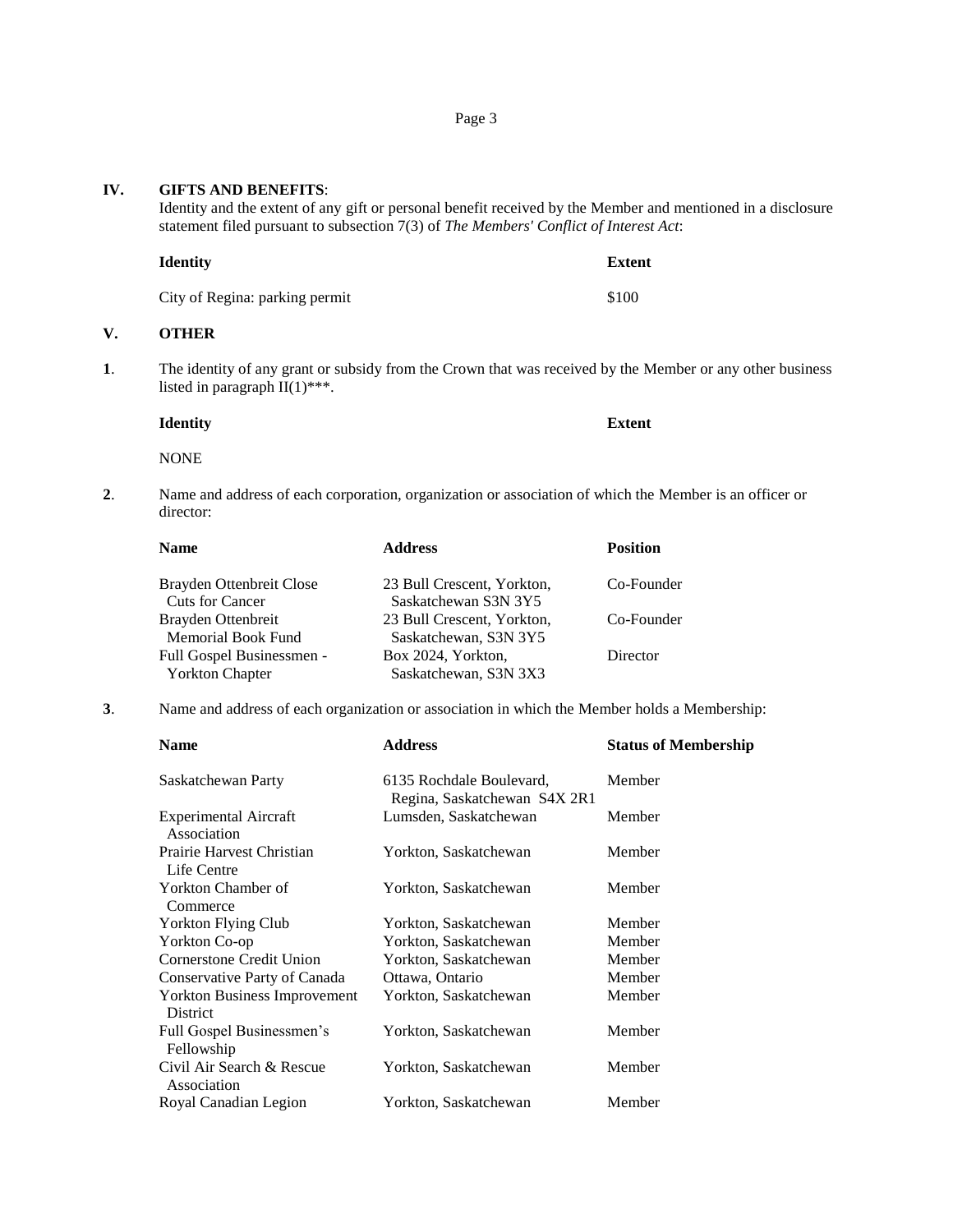Page 4

Name and address of each organization or association in which the Member holds a Membership: (continued)

| <b>Name</b>                               | <b>Address</b>                                                  | <b>Status of Membership</b> |
|-------------------------------------------|-----------------------------------------------------------------|-----------------------------|
| Commonwealth Parliamentary<br>Association | $239 - 2405$ Legislative Drive,<br>Regina, Saskatchewan S4S 0B3 | Member                      |

**4**. Other information as directed by the Commissioner pursuant to clause 13(1)(1):

#### **NONE**

- \* Clause 13(1)(f) of *The Members' Conflict of Interest Act* does not require public disclosure of Treasury Bills or bonds issued by the Government of Canada, the government of any province or territory of Canada or any municipal government in Canada.
- \*\* Clause 13(1)(g) of *The Members' Conflict of Interest Act* does not require public disclosure of registered retirement savings plans (rrsps), other than self-directed plans, registered home ownership savings plans (rhosps), registered education savings plans, accounts and term deposits held in banks listed in Schedule I or II to the Bank Act (Canada) or in any other financial institutions in Saskatchewan that are lawfully entitled to accept deposits, pension plans or insurance policies.
- \*\*\* Clause (13)(1)(k) of *The Members' Conflict of Interest Act* does not require public disclosure of a grant or subsidy that is paid pursuant to a government contract or pursuant to an Act or regulation where the authority of the grant or subsidy is not subject to the discretion of any individual and the standard terms and conditions of eligibility are objective in nature and are prescribed in an Act or regulation.

NOTE: Unless disclosure is directed by the Commissioner pursuant to subsection 13(3), the value or amounts of any items required to be in this disclosure statement will not be disclosed in this public disclosure statement.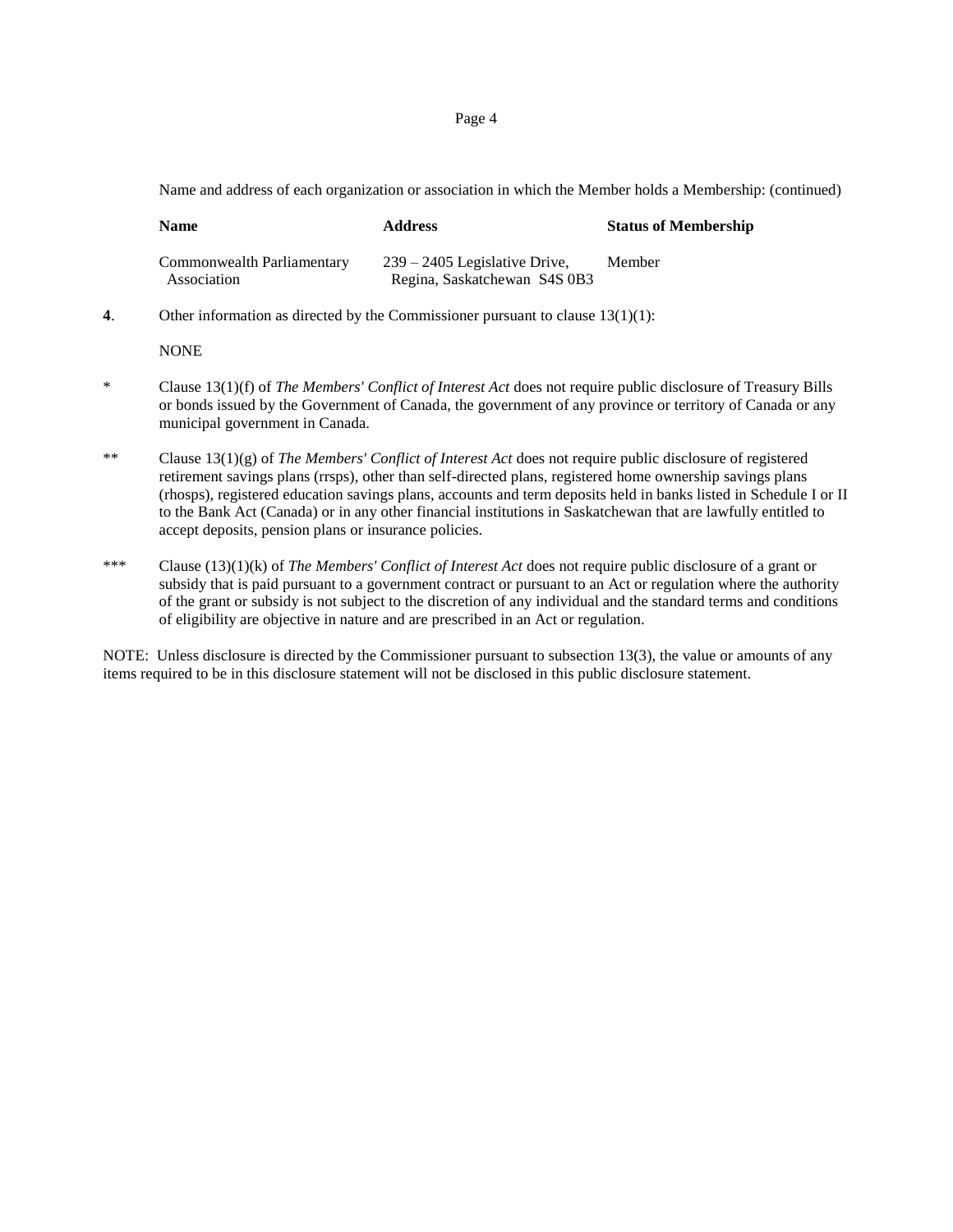# FORM 2 - SCHEDULE A Prepared by the Conflict of Interest Commissioner, Saskatchewan

DATE: February 16, 2021

## **MEMBER'S PUBLIC DISCLOSURE STATEMENT**

### **MEMBER'S SPOUSE**

# **NAME OF MEMBER**: **GREG OTTENBREIT NAME OF SPOUSE**: **LEONA OTTENBREIT**

#### **I. INCOME**:

Name and address of each business from which the Member's spouse receives remuneration for services as an employee, officer, director, trustee, partner or owner (see clause 13(1)(b)):

| <b>Name</b>             | <b>Address</b>                                     | <b>Position Held</b> |
|-------------------------|----------------------------------------------------|----------------------|
| GLO Enterprises Ltd.    | 23 Bull Crescent, Yorkton,<br>Saskatchewan S3N 3Y5 | Secretary            |
| Maskcara/Seint Beauty   | Yorkton, Saskatchewan                              | Artist III           |
| Rental Income – Yorkton | Yorkton, Saskatchewan                              | Joint Owner          |

#### **II. ASSETS**:

**1**. CORPORATIONS, PRIVATE COMPANIES, SOLE PROPRIETORSHIPS or PARTNERSHIPS in which the Member or family holds shares, share warrants or options:

| <b>Name</b>               | <b>Address</b>                                     | <b>Nature of Interest</b> |
|---------------------------|----------------------------------------------------|---------------------------|
| GLO Enterprises Ltd.      | 23 Bull Crescent, Yorkton,<br>Saskatchewan S3N 3Y5 | Secretary                 |
| assets: rental properties |                                                    |                           |

**2.** Identity of bonds and debentures with a value of greater than \$2,000.00: \*

### **Bonds and Debentures**

Canadian Tire Corp. Ltd. Res Bell Canada TransCanada Pipelines Municipal Finance Authority of British Columbia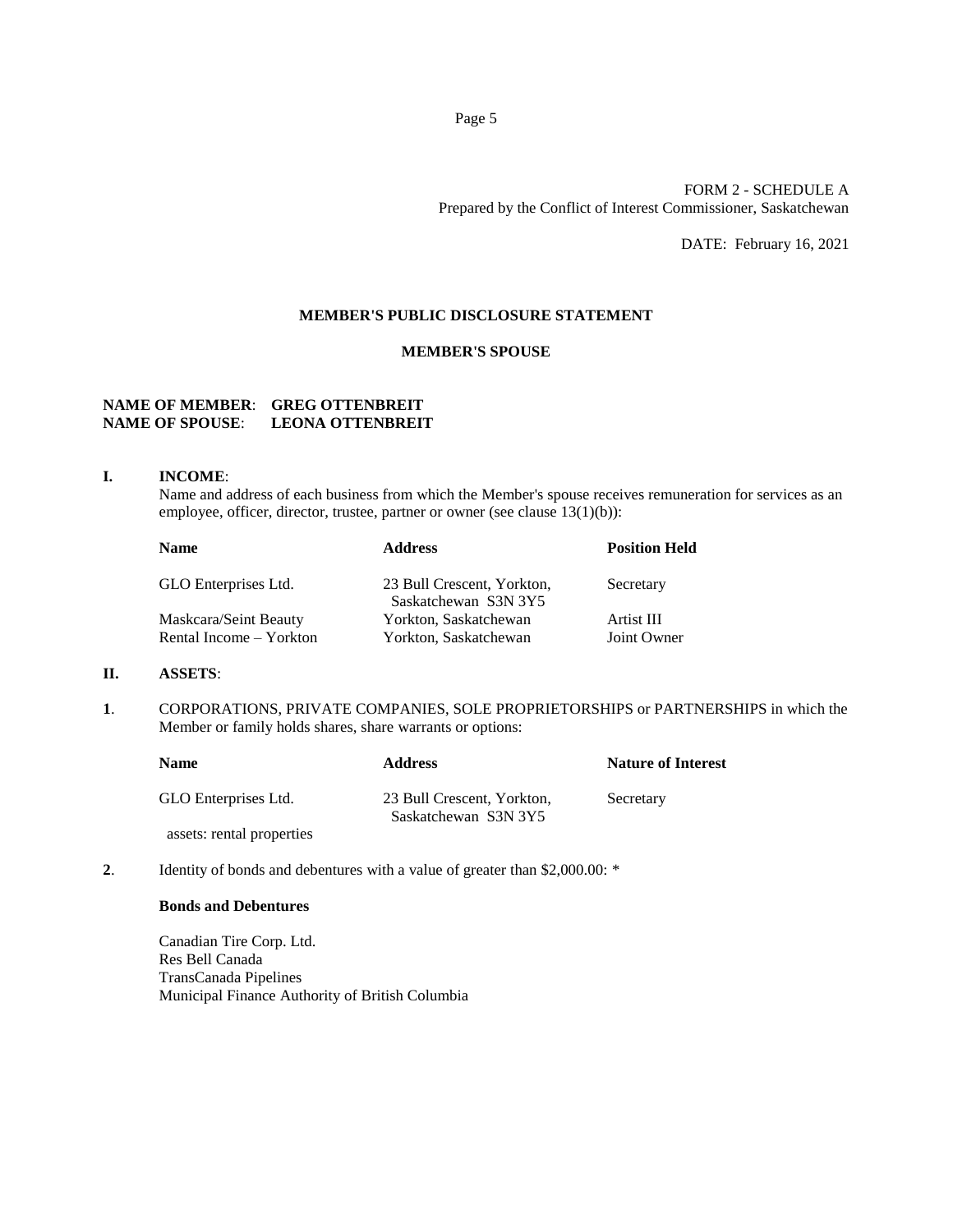**3.** Identity of investment funds, mutual funds, investment trusts or similar securities:\*\*

### **Investment**

Bank of Montreal Bank of Nova Scotia BCE Inc. Franklin Bissett Cdn Equity Fund Franklin US Rising Canadian National Railway Co. Canadian Western Bank Enbridge Inc. Granite Real Estate Investment Trust Nutrien Ltd. Royal Bank of Canada Suncor Energy Inc. TC Energy Corp. Toronto-Dominion Bank AGF Strategic Income Fund Cambridge Canadian Dividend Fund BP PLC Coca Cola Company Duke Energy Corp. Home Depot Inc. Johnson & Johnson Medtronic PLC Com Mosaic Company Proctor & Gamble Co.

**4**. Municipal address or legal description of any real property, inside or outside Saskatchewan, that the Member's spouse has any interest in or title or right to:

#### **Address or Legal Description Nature of Interest**

33 Foster Street, Yorkton, Saskatchewan Joint Owner (through GLO Enterprises Ltd.) 56 South Front Street, Yorkton, Saskatchewan Joint Owner (through GLO Enterprises Ltd.) Personal Recreational Property **Figure 10** Joint Owner Personal Residence Joint Owner Personal Residence Joint Owner 157 Laurier Avenue, Yorkton, Saskatchewan Joint Owner (personal rental property) Lot 6, Blk 2, Plan 102096187, NW 26-25-03 W 2<sup>nd</sup> Joint Owner Lot G, Blk M, Plan 94Y07119, SW 23-26-04 W  $2<sup>nd</sup>$  Joint Owner West  $\frac{1}{2}$  of NW 1-29-5 W  $2<sup>nd</sup>$  Joint Owner West 1/2 of NW 1-29-5 W 2<sup>nd</sup>

# **III. GOVERNMENT CONTRACTS**:

Identity and extent of the Member's spouse's participation in any Government contract as defined in Section 15 of *The Members' Conflict of Interest Act*:

#### **Description of Contract Nature of Interest Nature of Interest**

NONE